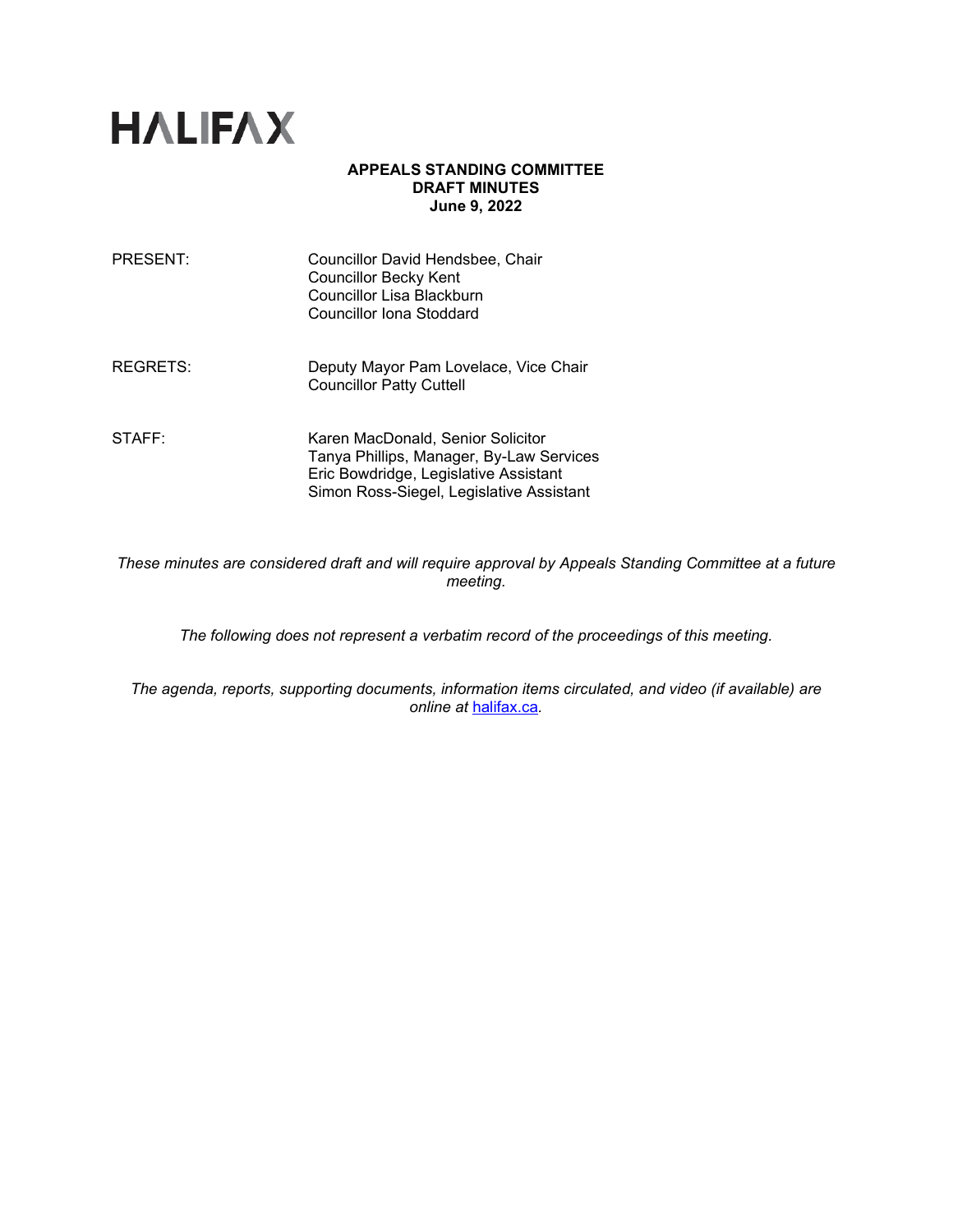*The meeting was called to order at 10:02 a.m., and the Standing Committee adjourned at 10:22 a.m.*

# **1. CALL TO ORDER AND LAND ACKNOWLEDGEMENT**

The Chair called the meeting to order at 10:02 a.m. and acknowledged that the meeting took place in the traditional and ancestral territory of the Mi'kmaq people, and that we are all treaty people.

# **2. APPROVAL OF MINUTES – April 14, 2022**

MOVED by Councillor Blackburn, seconded by Councillor Stoddard

### **THAT the minutes of April 14, 2022 be approved as circulated.**

# **MOTION PUT AND PASSED.**

### **3. APPROVAL OF THE ORDER OF BUSINESS AND APPROVAL OF ADDITIONS AND DELETIONS**

Additions: None

Deletions: None

MOVED by Councillor Kent, seconded by Councillor Blackburn

**THAT the agenda be approved as presented.** 

## **MOTION PUT AND PASSED.**

- **4. BUSINESS ARISING OUT OF THE MINUTES – NONE**
- **5. CALL FOR DECLARATION OF CONFLICT OF INTERESTS – NONE**
- **6. MOTIONS OF RECONSIDERATION – NONE**
- **7. MOTIONS OF RESCISSION – NONE**
- **8. CONSIDERATION OF DEFERRED BUSINESS – NONE**
- **9. NOTICES OF TABLED MATTERS – NONE**

**10. CORRESPONDENCE, PETITIONS & DELEGATIONS 10.1 Correspondence 10.2 Petitions 10.3 Presentations – None** 

#### **11. INFORMATION ITEMS BROUGHT FORWARD – NONE**

#### **12. REPORTS 12.1 DANGEROUS OR UNSIGHTLY PREMISES: DEMOLITIONS 12.1.1 Case 368815, Property located at 51 Winchester Ave, Halifax**

The following was before the Standing Committee:

- Staff recommendation report dated May 30, 2022
- Staff presentation dated June 7, 2022

The Chair confirmed that the property owner was not in attendance.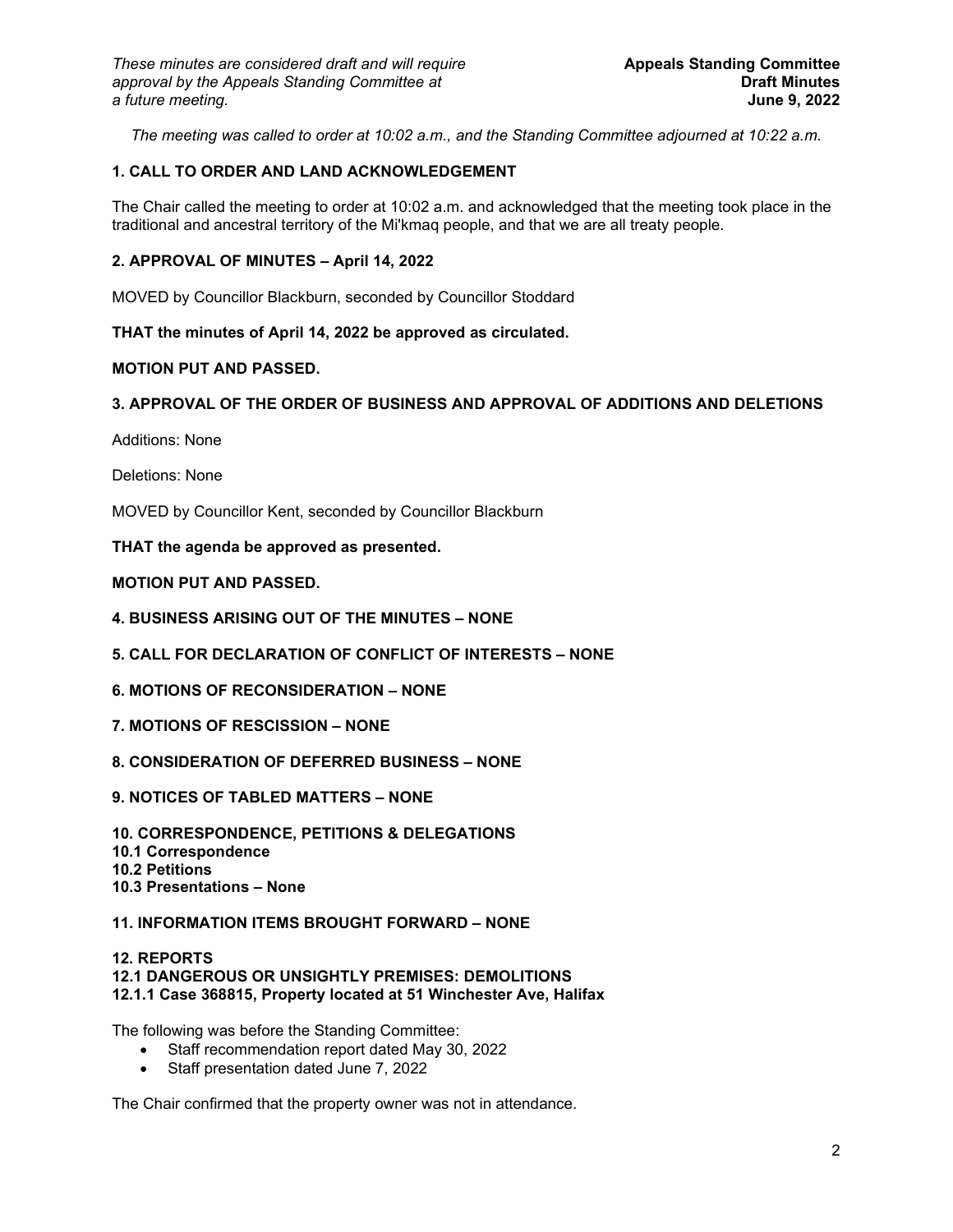Thomas Murdoch, Compliance Officer II gave a presentation on Case 368815, showing photographs of the property taken March 6, 2022 and June 7, 2022. Murdoch responded to questions of clarification from the Standing Committee.

Murdoch advised that they had spoken with property owners Iris Alguire and Todd Alguire and notification was given. The property owners indicated that they were not currently using the building for storage or other purposes and they did not contest to the demotion of the accessory structure at this time.

# MOVED by Councillor Blackburn, seconded by Councillor Stoddard

**THAT the Appeals Standing Committee finds the property to be dangerous or unsightly as per section 3(q) of the Charter and as per section 356 of the Charter, orders demolition of the accessory structure including but not limited to, the removal of all demolition debris, backfilling of any foundation or crawl space, and disconnecting any and all utility connections to the standard set by each respective utility service provider, so as to leave the property in a neat, tidy, environmentally compliant and safe condition within thirty (30) days after the Order is posted in a conspicuous place upon the property or personally served upon the owner. Otherwise, the Municipality will exercise its rights as set forth under Part XV (15) of the Charter.**

# **MOTION PUT AND PASSED.**

# **12.1.2 Case 369428, Property located at 213 Fraser Rd, Williamswood**

The following was before the Standing Committee:

- Staff recommendation report dated May 30, 2022
- Staff presentation dated June 7, 2022

Thomas Murdoch, Compliance Officer II gave a presentation on Case 369428, showing photographs of the property taken May 18, 2022 and June 7, 2022. Murdoch responded to questions of clarification from the Standing Committee.

**Edmund Butler Walsh, Property Owner** spoke to their want to demolish the property. Walsh noted previous issues obtaining a permit and several health issues which hindered this work. Walsh preferred to proceed with the demolition themselves to lower costs. Walsh had recently spoken with a contractor who confirmed the demolition work could proceed and be completed within the next two months.

Karen MacDonald, Senior Solicitor responded to questions of clarification around process, and confirmed it was open to the Appeals Standing Committee to issue an order with a term of sixty days.

MOVED by Councillor Blackburn, seconded by Councillor Kent

**THAT the Appeals Standing Committee finds the property to be dangerous or unsightly as per section 3(q) of the Charter and as per section 356 of the Charter, orders demolition of the main structure including but not limited to, the removal of all demolition debris, backfilling of any foundation or crawl space, and disconnecting any and all utility connections to the standard set by each respective utility service provider, so as to leave the property in a neat, tidy, environmentally compliant and safe condition within thirty (30) days after the Order is posted in a conspicuous place upon the property or personally served upon the owner. Otherwise, the Municipality will exercise its rights as set forth under Part XV (15) of the Charter.**